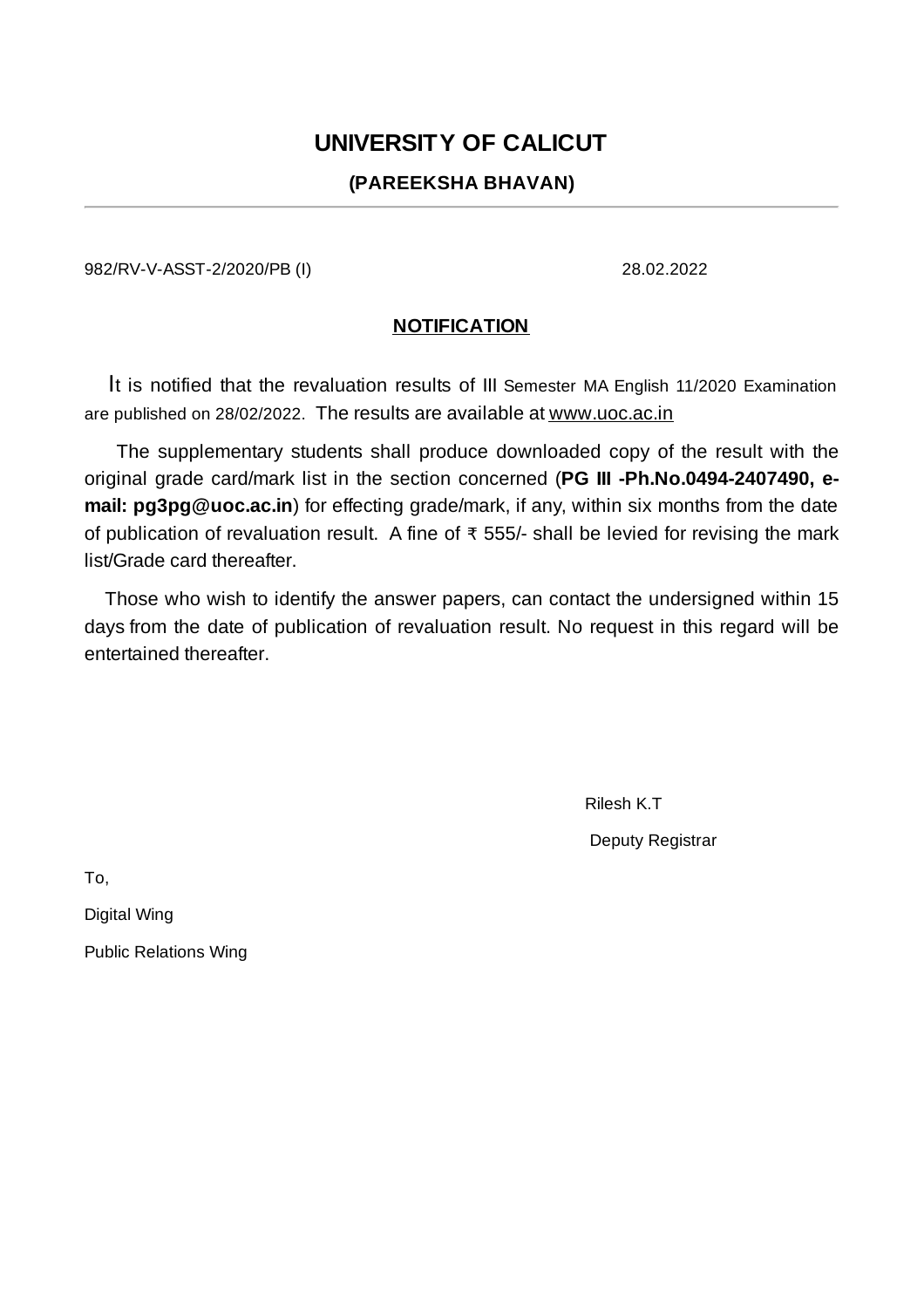| Revaluation Results of III Semester MA English 11/2020 Examination |                            |                                      |                                                                           |                                      |
|--------------------------------------------------------------------|----------------------------|--------------------------------------|---------------------------------------------------------------------------|--------------------------------------|
|                                                                    | SL No Register Number Name |                                      | Paper                                                                     | <b>Status</b>                        |
| 1                                                                  | ALATMEG014                 | <b>SHIJIK</b>                        | <b>INTRODUCTION TO</b><br><b>LINGUISTICS</b>                              | No<br>Change                         |
| $\overline{c}$                                                     | ARATMEG015                 | RASHITHATU                           | <b>TWENTIETH CENTURY</b><br><b>BRITISH LITERATURE</b><br><b>POST 1940</b> | Change                               |
| 3                                                                  | AVATMEG004                 | <b>ASHIKA P P</b>                    | <b>LITERARY CRITICISM AND</b><br>THEORY - PART 2                          | Result will be<br>published<br>later |
| 4                                                                  | AVATMEG005                 | <b>FAHAD ABDUL</b><br>AZEEZ KA       | <b>LITERARY CRITICISM AND</b><br>THEORY - PART 2                          | Change                               |
| 5                                                                  | AVATMEG016                 | NIKITHA N                            | <b>LITERARY CRITICISM AND</b><br>THEORY - PART 2                          | Change                               |
| 6                                                                  | AVATMEG019                 | <b>RASHIDA</b><br><b>FARSATH P P</b> | <b>LITERARY CRITICISM AND</b><br>THEORY - PART 2                          | Change                               |
| $\overline{7}$                                                     | CSATMEG002                 | <b>AISHA E P</b>                     | <b>LITERARY CRITICISM AND</b><br>THEORY - PART 2                          | Change                               |
|                                                                    |                            |                                      | <b>TEACHING OF ENGLISH</b>                                                | Change                               |
| 8                                                                  | CSATMEG005                 | <b>ANAGHA J S</b>                    | <b>LITERARY CRITICISM AND</b><br>THEORY - PART 2                          | Change                               |
| 9                                                                  | CSATMEG007                 | <b>ANUPAMAE</b>                      | <b>LITERARY CRITICISM AND</b><br>THEORY - PART 2                          | Change                               |
| 10                                                                 | ICSATMEG011                | <b>FADHIL ABDUL</b><br>LATHEEF       | <b>LITERARY CRITICISM AND</b><br>THEORY - PART 2                          | Change                               |
| 11                                                                 | CSATMEG012                 | <b>FASNAE</b>                        | <b>LITERARY CRITICISM AND</b><br>THEORY - PART 2                          | Change                               |
| 12                                                                 | CSATMEG014                 | <b>MARSHIBTP</b>                     | <b>LITERARY CRITICISM AND</b><br>THEORY - PART 2                          | Change                               |
| 13                                                                 | CSATMEG017                 | <b>RASHIDA</b><br><b>FARSATH V P</b> | <b>LITERARY CRITICISM AND</b><br>THEORY - PART 2                          | Change                               |
| 14                                                                 | DWATMEG001                 | <b>ASHIFA PV</b>                     | EUROPEAN FICTION IN<br><b>TRANSLATION</b>                                 | Change                               |
| 15                                                                 | DWATMEG010                 | SUMAYYA K                            | EUROPEAN FICTION IN<br><b>TRANSLATION</b>                                 | Change                               |
| 1 ፎ                                                                | EKATMEG001                 | AATHIRA<br><b>GAYATHRI B S</b>       | LITERARY CRITICISM AND<br>THEORY - PART 2                                 | Change                               |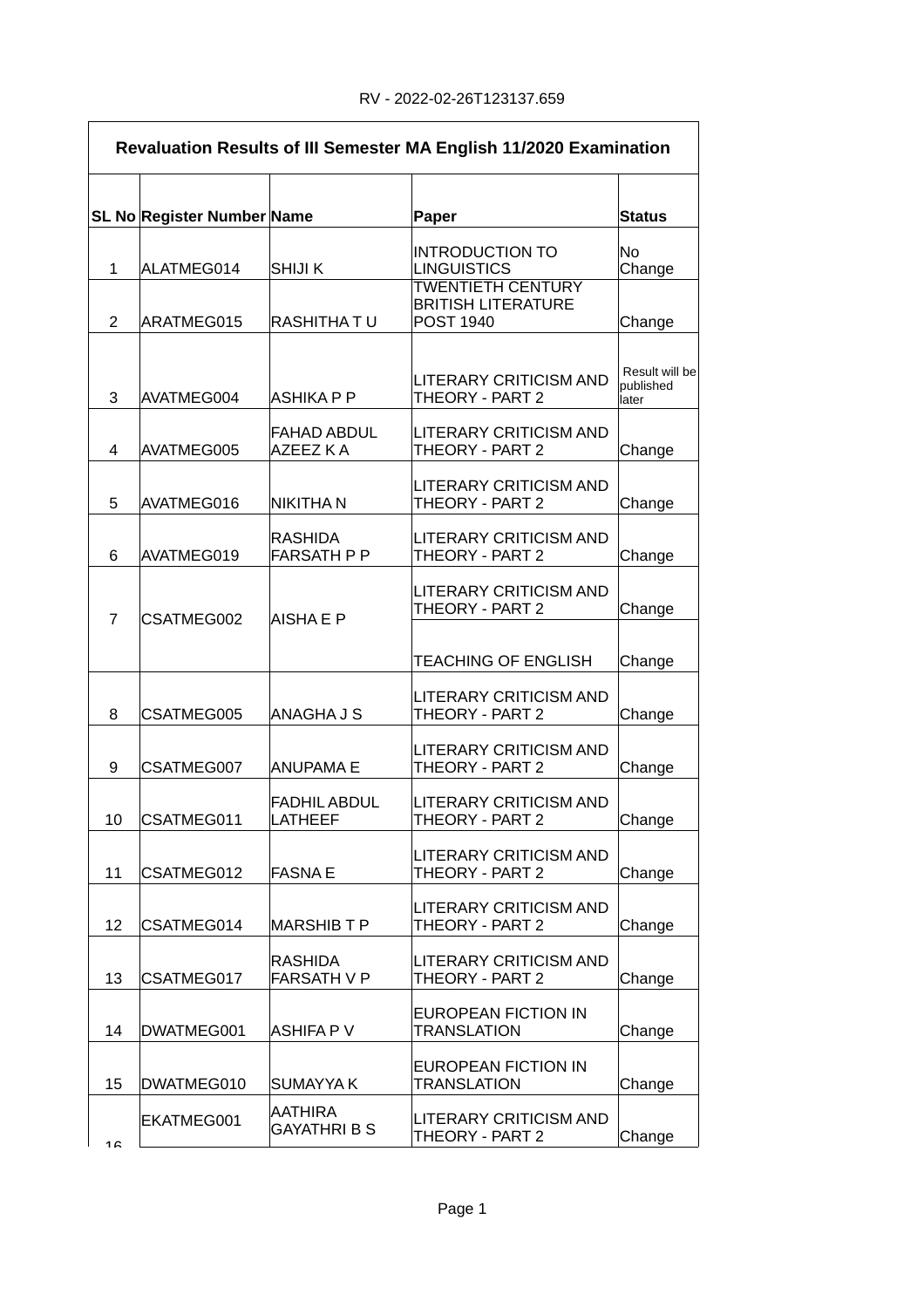| ΤO |            |                                                     |                                                                           |                          |
|----|------------|-----------------------------------------------------|---------------------------------------------------------------------------|--------------------------|
|    | EKATMEG001 | <b>AATHIRA</b><br><b>GAYATHRI B S</b>               | AMERICAN ETHNIC<br><b>WRITING</b>                                         | Change                   |
|    |            |                                                     |                                                                           |                          |
| 17 | EKATMEG007 | <b>ASWATHY PA</b>                                   | <b>AMERICAN ETHNIC</b><br><b>WRITING</b>                                  | Change                   |
| 18 | EKATMEG008 | <b>BLESSON</b><br><b>VARGHESE</b>                   | <b>AMERICAN ETHNIC</b><br><b>WRITING</b>                                  | Change                   |
| 19 | EKATMEG009 | DIVYA<br><b>UNNIKRISHNAN</b>                        | <b>AMERICAN ETHNIC</b><br>WRITING                                         | Change                   |
|    |            |                                                     | <b>TWENTIETH CENTURY</b><br><b>BRITISH LITERATURE</b><br><b>POST 1940</b> | Change                   |
| 20 | EKATMEG010 | <b>ELIZABATH</b><br><b>MARIYA DIAS</b>              | <b>LITERARY CRITICISM AND</b><br>THEORY - PART 2                          | Change                   |
|    |            |                                                     | <b>AMERICAN ETHNIC</b><br><b>WRITING</b>                                  | Change                   |
| 21 | EKATMEG012 | <b>JOEL PAULSON</b>                                 | <b>TWENTIETH CENTURY</b><br><b>BRITISH LITERATURE</b><br><b>POST 1940</b> | Change                   |
|    |            |                                                     | <b>AMERICAN ETHNIC</b><br><b>WRITING</b>                                  | Change                   |
| 22 | EKATMEG013 | KEERTHANA<br><b>RAMESH</b>                          | <b>AMERICAN ETHNIC</b><br><b>WRITING</b>                                  | Change                   |
| 23 | EKATMEG014 | RANJITHA K                                          | <b>AMERICAN ETHNIC</b><br><b>WRITING</b>                                  | Change                   |
| 24 | ELATMEG002 | <b>AMARNATH</b><br><b>UDAYASOMAN</b><br><b>NAIR</b> | <b>LITERARY CRITICISM AND</b><br>THEORY - PART 2                          | No<br>Change             |
| 25 | EMATMEG009 | <b>MUHAMMED</b><br><b>NAVAS C P</b>                 | <b>LITERARY CRITICISM AND</b><br>THEORY - PART 2                          | N <sub>0</sub><br>Change |
| 26 | EMATMEG018 | <b>RAMEESA JAHAN</b><br>M                           | <b>WOMEN'S WRITING</b>                                                    | Change                   |
| 27 | EMATMEG019 | IRASHIDA O                                          | <b>LITERARY CRITICISM AND</b><br>THEORY - PART 2                          | Change                   |
| 28 | GGATMEG001 | <b>BINZIYAK P</b>                                   | EUROPEAN FICTION IN<br><b>TRANSLATION</b>                                 | Change                   |
|    |            |                                                     | <b>TWENTIETH CENTURY</b><br><b>BRITISH LITERATURE</b><br><b>POST 1940</b> | No<br>Change             |
| 29 | GGATMEG005 | MOHAMMED<br><b>NASEEF C</b>                         | <b>LITERARY CRITICISM AND</b><br>THEORY - PART 2                          | Change                   |
|    |            |                                                     | EUROPEAN FICTION IN<br>TRANSLATION                                        | Change                   |
|    | GGATMEG008 | <b>NAVEEN</b><br><b>KARUNAN C</b>                   | <b>LITERARY CRITICISM AND</b><br>THEORY - PART 2                          | Change                   |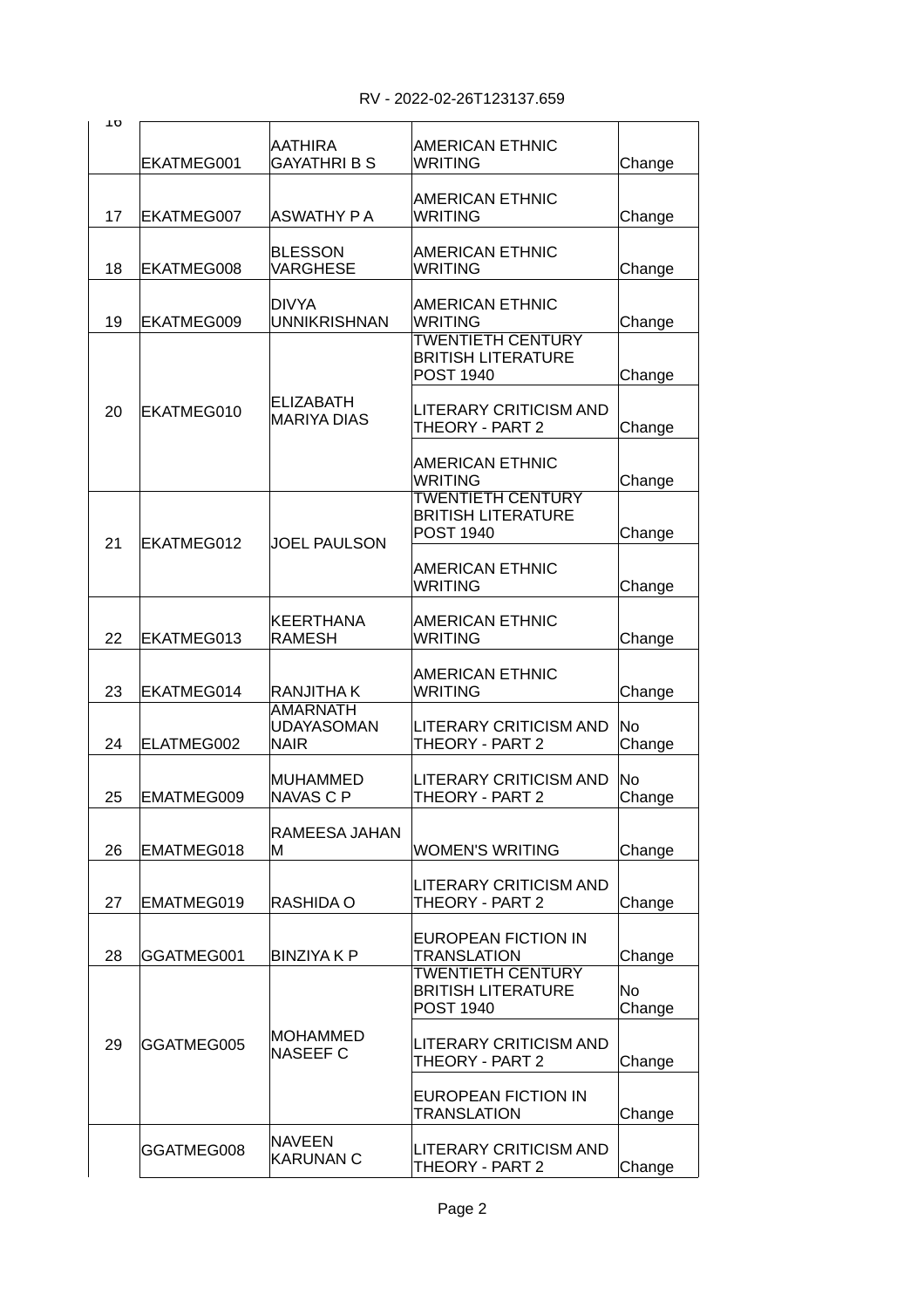| 30 | GGATMEG008 | <b>NAVEEN</b><br><b>KARUNAN C</b> | EUROPEAN FICTION IN<br>TRANSLATION                                        | Change                               |
|----|------------|-----------------------------------|---------------------------------------------------------------------------|--------------------------------------|
|    | GGATMEG008 | <b>NAVEEN</b><br><b>KARUNAN C</b> | <b>WORLD DRAMA</b>                                                        | Change                               |
|    |            |                                   | <b>TWENTIETH CENTURY</b><br><b>BRITISH LITERATURE</b><br><b>POST 1940</b> | Change                               |
| 31 | GGATMEG010 | <b>SARATH SASI U</b>              | LITERARY CRITICISM AND<br>THEORY - PART 2                                 | No<br>Change                         |
|    |            |                                   | EUROPEAN FICTION IN<br><b>TRANSLATION</b>                                 | Change                               |
|    |            |                                   | <b>WORLD DRAMA</b>                                                        | Change                               |
| 32 | GGATMEG017 | <b>SHYMA SHERIN</b>               | EUROPEAN FICTION IN<br>TRANSLATION                                        | Change                               |
| 33 | GGATMEG018 | SOUPARNIKA C                      | EUROPEAN FICTION IN<br><b>TRANSLATION</b>                                 | Change                               |
|    |            |                                   | <b>WORLD DRAMA</b>                                                        | Change                               |
| 34 | GPATMEG003 | AMINATHUL<br><b>MISIRIYA V K</b>  | <b>LITERARY CRITICISM AND</b><br>THEORY - PART 2                          | Change                               |
| 35 | GPATMEG020 | <b>MUFEEDA P K</b>                | <b>LITERARY CRITICISM AND</b><br>THEORY - PART 2                          | Change                               |
| 36 | GTATMEG009 | <b>GOURI GOPAN</b>                | <b>TWENTIETH CENTURY</b><br><b>BRITISH LITERATURE</b><br><b>POST 1940</b> | Change                               |
| 37 | GTATMEG016 | THENHANIYA P V                    | <b>TWENTIETH CENTURY</b><br><b>BRITISH LITERATURE</b><br><b>POST 1940</b> | Change                               |
|    |            |                                   | <b>WOMEN'S WRITING</b>                                                    | Change                               |
| 38 | GTATMEG017 | <b>VIBITHA P</b>                  | <b>TWENTIETH CENTURY</b><br><b>BRITISH LITERATURE</b><br><b>POST 1940</b> | Change                               |
| 39 | HLATMEG002 | <b>ALEENA GEORGE</b>              | LITERARY CRITICISM AND<br>THEORY - PART 2                                 | Change                               |
| 40 | HLATMEG013 | <b>MANISHAN</b>                   | <b>LITERARY CRITICISM AND</b><br>THEORY - PART 2                          | Result will be<br>published<br>later |
| 41 | HLATMEG016 | <b>NOYAL THOMAS</b>               | <b>LITERARY CRITICISM AND</b><br>THEORY - PART 2                          | Change                               |
|    |            |                                   | EUROPEAN FICTION IN<br>TRANSLATION                                        | Change                               |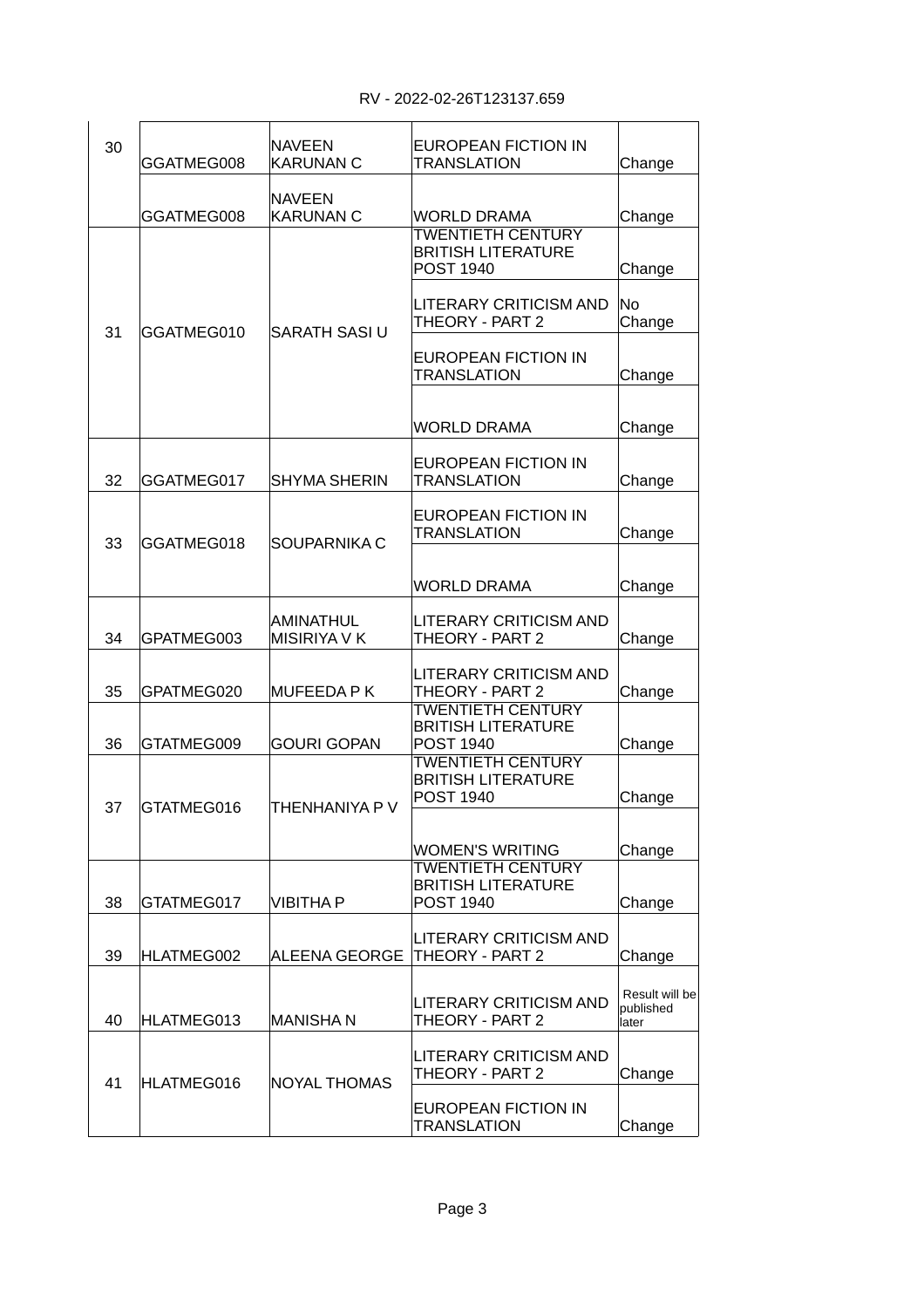| 42 | HLATMEG022 | <b>TILSON P THAMBI</b>                              | <b>LITERARY CRITICISM AND</b><br>THEORY - PART 2                          | No<br>Change             |
|----|------------|-----------------------------------------------------|---------------------------------------------------------------------------|--------------------------|
|    |            |                                                     | EUROPEAN FICTION IN<br><b>TRANSLATION</b>                                 | Change                   |
| 43 | IGATMEG002 | <b>ASWATHI.P</b>                                    | <b>LITERARY CRITICISM AND</b><br>THEORY - PART 2                          | No<br>Change             |
| 44 | IGATMEG012 | <b>SHAHNA THASNI</b>                                | <b>TWENTIETH CENTURY</b><br><b>BRITISH LITERATURE</b><br><b>POST 1940</b> | Change                   |
|    |            | Κ                                                   | SHAKESPEARE STUDIES                                                       | N <sub>o</sub><br>Change |
| 45 | IKATMEG009 | <b>SHIFANA</b><br>SIDHEEQ P P                       | <b>LITERARY CRITICISM AND</b><br>THEORY - PART 2                          | Change                   |
| 46 | IOATMEG002 | ATHIRA SUNDAR K THEORY - PART 2                     | LITERARY CRITICISM AND                                                    | Change                   |
| 47 | IOATMEG004 | HARITHA A                                           | <b>LITERARY CRITICISM AND</b><br>THEORY - PART 2                          | Change                   |
| 48 | IOATMEG005 | <b>MOHAMMED</b><br><b>MUSHAFIQ A</b>                | <b>LITERARY CRITICISM AND</b><br>THEORY - PART 2                          | Change                   |
| 49 | IOATMEG007 | <b>SHILNA PAUL</b>                                  | <b>LITERARY CRITICISM AND</b><br>THEORY - PART 2                          | Change                   |
| 50 | KVATMEG001 | ARYA P V                                            | <b>LITERARY CRITICISM AND</b><br>THEORY - PART 2                          | No<br>Change             |
|    |            |                                                     | EUROPEAN FICTION IN<br><b>TRANSLATION</b>                                 | <b>No</b><br>Change      |
| 51 | KVATMEG002 | <b>BUSHRA JUBIN V</b><br>N                          | <b>TWENTIETH CENTURY</b><br><b>BRITISH LITERATURE</b><br><b>POST 1940</b> | Change                   |
| 52 | KVATMEG003 | <b>FARSEEL</b><br><b>MOHAMMED</b><br><b>IQBAL P</b> | <b>TWENTIETH CENTURY</b><br><b>BRITISH LITERATURE</b><br><b>POST 1940</b> | Change                   |
| 53 | KVATMEG004 | HARITHA N T                                         | <b>TWENTIETH CENTURY</b><br><b>BRITISH LITERATURE</b><br><b>POST 1940</b> | Change                   |
| 54 | KVATMEG008 | RAMEEZ IQBAL P                                      | EUROPEAN FICTION IN<br><b>TRANSLATION</b>                                 | Change                   |
| 55 | KVATMEG011 | SREE HARITS                                         | LITERARY CRITICISM AND<br>THEORY - PART 2                                 | <b>No</b><br>Change      |
| 56 | LFATMEG013 | RIZWANA YOUSAF THEORY - PART 2                      | <b>LITERARY CRITICISM AND</b>                                             | Change                   |
| 57 | LFATMEG016 | <b>SHERRY</b><br><b>VARGHESE</b>                    | <b>LITERARY CRITICISM AND</b><br>THEORY - PART 2                          | Change                   |
| 58 | LIATMEG001 |                                                     | AKHIL K MICHAEL WOMEN'S WRITING                                           | Change                   |
|    |            |                                                     |                                                                           |                          |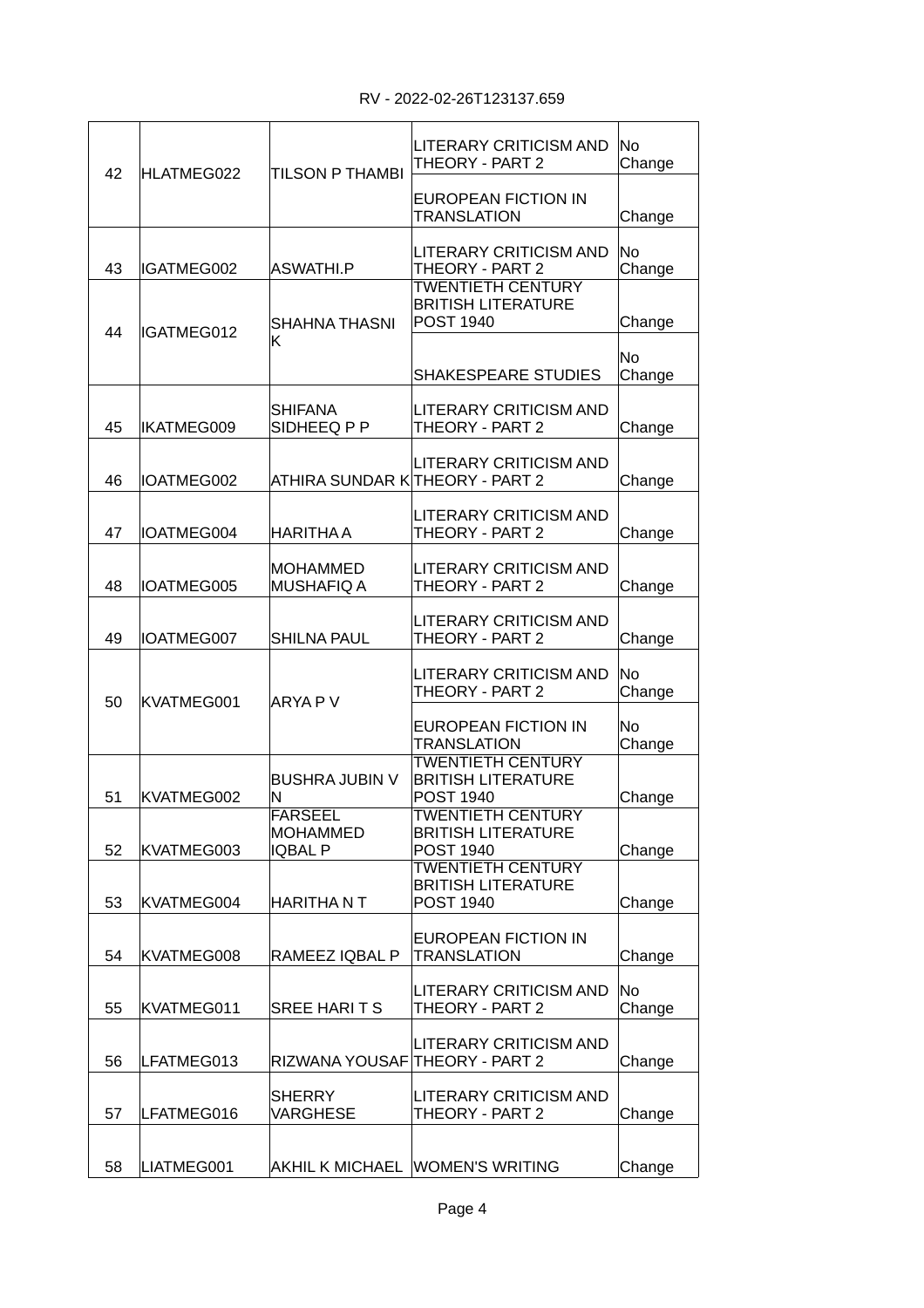| 59 | LIATMEG006 | ATHIRA A R                      | <b>LITERARY CRITICISM AND</b><br>THEORY - PART 2                          | No<br>Change                         |
|----|------------|---------------------------------|---------------------------------------------------------------------------|--------------------------------------|
| 60 | MBATMEG006 | <b>HRIDYA</b>                   | TWENTIETH CENTURY<br><b>BRITISH LITERATURE</b><br><b>POST 1940</b>        | Result will be<br>published<br>later |
|    |            | <b>SANTHOSH</b>                 | <b>LITERARY CRITICISM AND</b><br>THEORY - PART 2                          | Result will be<br>published<br>later |
| 61 | MBATMEG007 | <b>SHAMNA</b>                   | <b>LITERARY CRITICISM AND</b><br>THEORY - PART 2                          | Change                               |
| 62 | MCATMEG001 | AASISH<br><b>PREMDEEP</b>       | EUROPEAN FICTION IN<br>TRANSLATION                                        | Change                               |
| 63 | MCATMEG003 | <b>ABITHA P</b>                 | LITERARY CRITICISM AND<br>THEORY - PART 2                                 | <b>No</b><br>Change                  |
|    |            |                                 | EUROPEAN FICTION IN<br><b>TRANSLATION</b>                                 | Change                               |
| 64 | MCATMEG004 | AJANYA R S                      | EUROPEAN FICTION IN<br>TRANSLATION                                        | Change                               |
| 65 | MCATMEG005 | Κ                               | ANGITH ANEESH TEUROPEAN FICTION IN<br><b>TRANSLATION</b>                  | Change                               |
| 66 | MCATMEG007 | M M ANALIAN                     | EUROPEAN FICTION IN<br><b>TRANSLATION</b>                                 | Change                               |
| 67 | MCATMEG012 | ASHLY P J                       | EUROPEAN FICTION IN<br>TRANSLATION                                        | Change                               |
| 68 | MCATMEG013 | DEVANAND P V                    | EUROPEAN FICTION IN<br>TRANSLATION                                        | Change                               |
| 69 | MCATMEG014 | HABEEBA NASRY                   | EUROPEAN FICTION IN<br>TRANSLATION                                        | Change                               |
| 70 | MCATMEG016 | <b>MANJUSHA</b><br><b>MANOJ</b> | EUROPEAN FICTION IN<br><b>TRANSLATION</b>                                 | Change                               |
| 71 | MCATMEG017 | NANDA K ANAND                   | EUROPEAN FICTION IN<br><b>TRANSLATION</b>                                 | Change                               |
| 72 | MDATMEG012 | LAMIYA                          | <b>AMERICAN ETHNIC</b><br><b>WRITING</b>                                  | Change                               |
| 73 | MEATMEG005 | <b>FARISAK</b>                  | <b>INTRODUCTION TO</b><br><b>CULTURAL STUDIES</b>                         | Change                               |
| 74 | MNATMEG005 | <b>NEELIMAS</b>                 | <b>TWENTIETH CENTURY</b><br><b>BRITISH LITERATURE</b><br><b>POST 1940</b> | Change                               |
| 75 | MNATMEG006 | <b>NIVEDITHAR</b>               | <b>TWENTIETH CENTURY</b><br><b>BRITISH LITERATURE</b><br>POST 1940        | Change                               |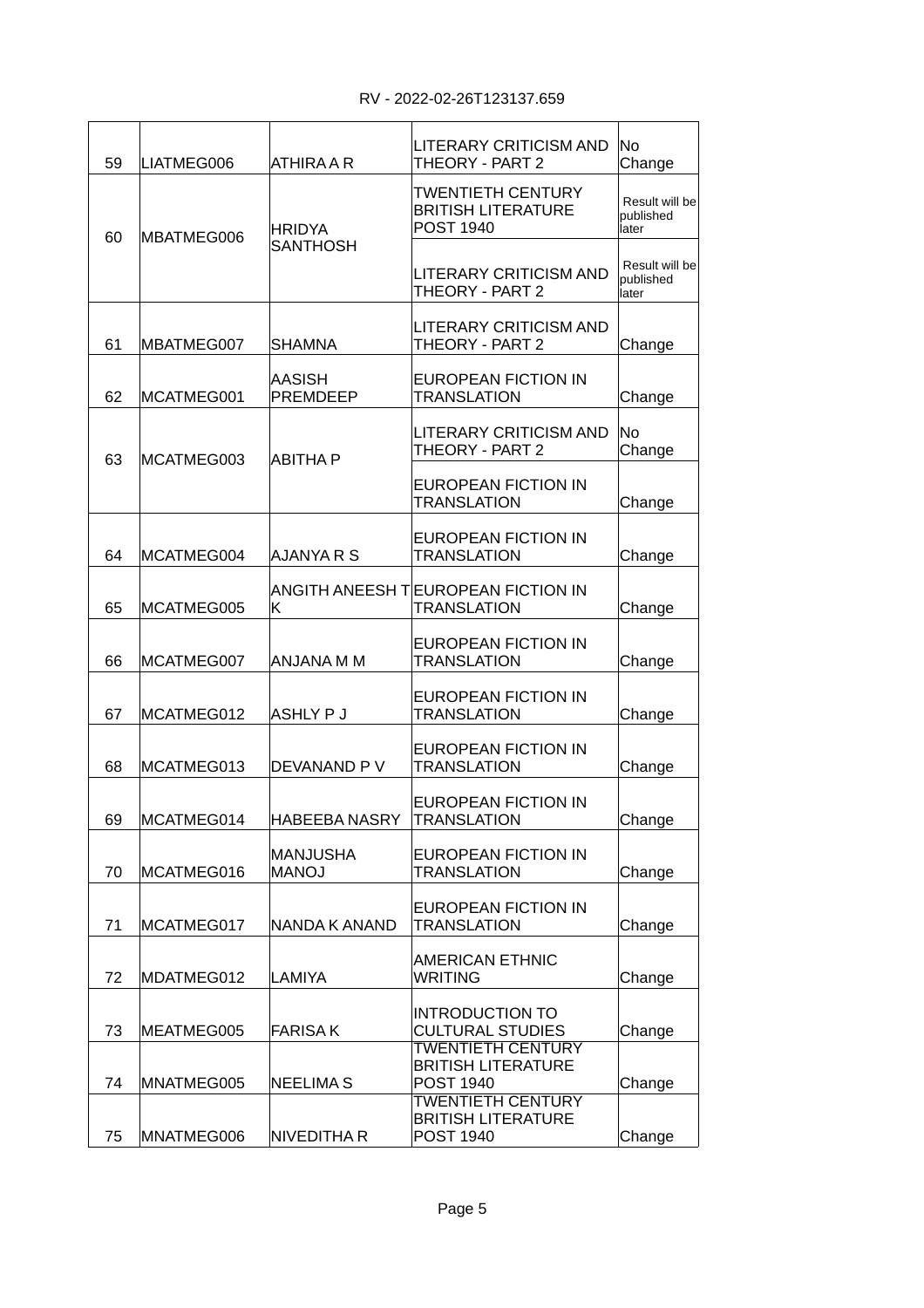|    |            |                     | <b>TWENTIETH CENTURY</b>                      |                |
|----|------------|---------------------|-----------------------------------------------|----------------|
|    |            |                     | <b>BRITISH LITERATURE</b>                     |                |
| 76 | MNATMEG008 | <b>REMYA R</b>      | <b>POST 1940</b>                              | Change         |
|    |            |                     | <b>TWENTIETH CENTURY</b>                      |                |
|    |            |                     | <b>BRITISH LITERATURE</b>                     |                |
| 77 | MNATMEG009 | <b>SARANYA</b>      | <b>POST 1940</b>                              | Change         |
|    |            |                     |                                               |                |
|    |            |                     |                                               |                |
|    |            |                     | <b>LITERARY CRITICISM AND</b>                 | No             |
| 78 | MYATMEG002 | <b>ANISHAA</b>      | THEORY - PART 2                               | Change         |
|    |            |                     |                                               |                |
|    |            |                     | <b>AMERICAN ETHNIC</b>                        |                |
|    |            |                     | <b>WRITING</b>                                | Change         |
|    |            |                     |                                               |                |
|    |            |                     | <b>AMERICAN ETHNIC</b>                        |                |
|    |            |                     |                                               |                |
| 79 | MYATMEG004 | ANJU ML             | <b>WRITING</b>                                | Change         |
|    |            |                     | <b>TWENTIETH CENTURY</b>                      |                |
|    |            |                     | <b>BRITISH LITERATURE</b>                     | N <sub>0</sub> |
|    |            |                     | <b>POST 1940</b>                              | Change         |
| 80 | MYATMEG005 | <b>ANJU P</b>       |                                               |                |
|    |            |                     | <b>AMERICAN ETHNIC</b>                        | N <sub>o</sub> |
|    |            |                     | <b>WRITING</b>                                | Change         |
|    |            |                     | <b>TWENTIETH CENTURY</b>                      |                |
|    |            |                     |                                               |                |
|    |            |                     | <b>BRITISH LITERATURE</b>                     | <b>No</b>      |
|    |            |                     | <b>POST 1940</b>                              | Change         |
|    |            |                     |                                               |                |
|    |            |                     | <b>LITERARY CRITICISM AND</b>                 | No             |
|    |            |                     | THEORY - PART 2                               | Change         |
| 81 | MYATMEG008 | APARNA RAJ          |                                               |                |
|    |            |                     |                                               |                |
|    |            |                     |                                               |                |
|    |            |                     | <b>WORLD DRAMA</b>                            | Change         |
|    |            |                     |                                               |                |
|    |            |                     | <b>AMERICAN ETHNIC</b>                        | No             |
|    |            |                     | <b>WRITING</b>                                | Change         |
|    |            |                     | <b>TWENTIETH CENTURY</b>                      |                |
|    |            | <b>HARSHA MENON</b> | <b>BRITISH LITERATURE</b>                     |                |
| 82 | MYATMEG010 | Η                   | <b>POST 1940</b>                              | Change         |
|    |            |                     | <b>TWENTIETH CENTURY</b>                      |                |
|    |            |                     |                                               |                |
|    |            |                     | <b>BRITISH LITERATURE</b>                     |                |
|    |            |                     | <b>POST 1940</b>                              | Change         |
|    |            |                     |                                               |                |
| 83 | MYATMEG011 | <b>HIMATP</b>       | <b>LITERARY CRITICISM AND</b>                 | No             |
|    |            |                     | THEORY - PART 2                               | Change         |
|    |            |                     |                                               |                |
|    |            |                     | <b>AMERICAN ETHNIC</b>                        |                |
|    |            |                     | WRITING                                       | Change         |
|    |            |                     | <b>TWENTIETH CENTURY</b>                      |                |
|    |            |                     |                                               |                |
|    |            |                     | <b>BRITISH LITERATURE</b>                     | N <sub>o</sub> |
| 84 | MYATMEG012 | <b>JEWEL MARIA</b>  | <b>POST 1940</b>                              | Change         |
|    |            | <b>ROYSON</b>       |                                               |                |
|    |            |                     | <b>AMERICAN ETHNIC</b>                        |                |
|    |            |                     | <b>WRITING</b>                                | Change         |
|    |            |                     |                                               |                |
|    |            |                     | <b>LITERARY CRITICISM AND</b>                 | No             |
|    |            |                     | THEORY - PART 2                               | Change         |
|    |            |                     |                                               |                |
| 85 | MYATMEG013 | JINU E S            |                                               |                |
|    |            |                     |                                               |                |
|    |            |                     | <b>AMERICAN ETHNIC</b>                        | No             |
|    |            |                     | <b>WRITING</b>                                | Change         |
|    |            |                     | <b>TWENTIETH CENTURY</b>                      |                |
|    |            |                     |                                               |                |
|    | MYATMEG015 | IMEHA N S           | <b>BRITISH LITERATURE</b><br><b>POST 1940</b> | Change         |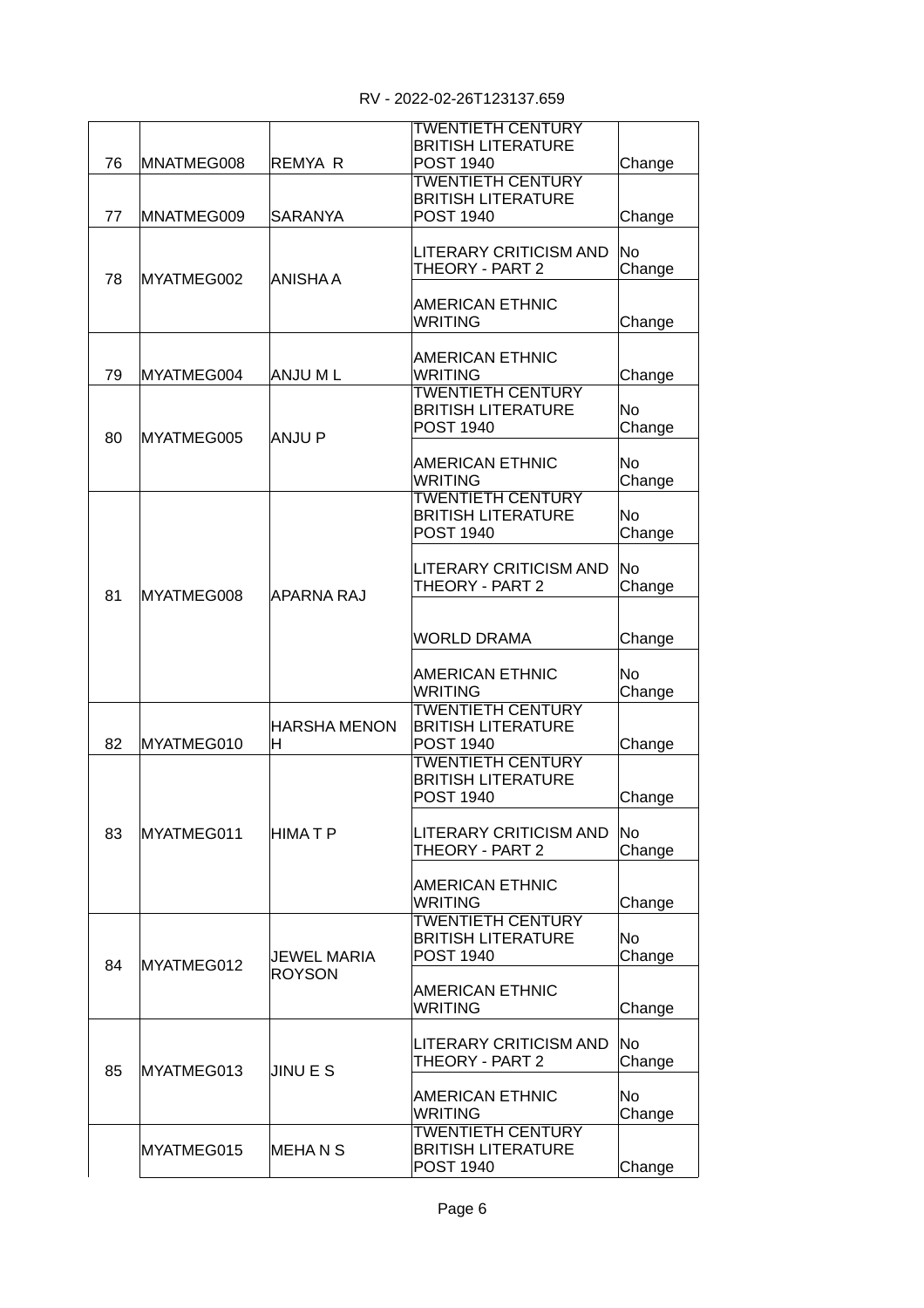| 86 | MYATMEG015 | <b>MEHANS</b>            | <b>LITERARY CRITICISM AND</b><br>THEORY - PART 2                          | N <sub>0</sub><br>Change             |
|----|------------|--------------------------|---------------------------------------------------------------------------|--------------------------------------|
|    | MYATMEG015 | <b>MEHANS</b>            | <b>AMERICAN ETHNIC</b><br><b>WRITING</b>                                  | No<br>Change                         |
| 87 | MYATMEG016 | POOJA KRISHNAN POST 1940 | <b>TWENTIETH CENTURY</b><br><b>BRITISH LITERATURE</b>                     | No<br>Change                         |
|    |            | R                        | <b>LITERARY CRITICISM AND</b><br>THEORY - PART 2                          | N <sub>0</sub><br>Change             |
| 88 | MYATMEG017 | PREETHY C N              | <b>TWENTIETH CENTURY</b><br><b>BRITISH LITERATURE</b><br><b>POST 1940</b> | Change                               |
|    |            |                          | <b>LITERARY CRITICISM AND</b><br>THEORY - PART 2                          | Change                               |
| 89 | MYATMEG018 | <b>P S AMRITHA</b>       | <b>TWENTIETH CENTURY</b><br><b>BRITISH LITERATURE</b><br><b>POST 1940</b> | <b>No</b><br>Change                  |
|    |            |                          | <b>LITERARY CRITICISM AND</b><br>THEORY - PART 2                          | Change                               |
| 90 | MYATMEG019 | <b>VINEETHA P</b>        | <b>TWENTIETH CENTURY</b><br><b>BRITISH LITERATURE</b><br><b>POST 1940</b> | Change                               |
|    |            |                          | <b>LITERARY CRITICISM AND</b><br>THEORY - PART 2                          | Change                               |
| 91 | MYATMEG020 | <b>VISHNU PRIYA C</b>    | <b>LITERARY CRITICISM AND</b><br>THEORY - PART 2                          | Change                               |
| 92 | MZATMEG005 | <b>NOUSHIDAK</b>         | <b>LITERARY CRITICISM AND</b><br>THEORY - PART 2                          | Change                               |
| 93 | NKATMEG004 | <b>FAMIDA V</b>          | EUROPEAN FICTION IN<br>TRANSLATION                                        | Change                               |
| 94 | NKATMEG005 | MARIYA MOL .P. K         | <b>LITERARY CRITICISM AND</b><br>THEORY - PART 2                          | Change                               |
| 95 | NKATMEG008 | <b>MUHAMMED</b>          | <b>LITERARY CRITICISM AND</b><br>THEORY - PART 2                          | Change                               |
|    |            | <b>FAYIS P</b>           | <b>INTRODUCTION TO</b><br><b>LINGUISTICS</b>                              | Change                               |
| 96 | NKATMEG009 | <b>NOORAE</b>            | <b>LITERARY CRITICISM AND</b><br>THEORY - PART 2                          | Change                               |
| 97 | NKATMEG016 | VITHU.V.K                | <b>LITERARY CRITICISM AND</b><br>THEORY - PART 2                          | Result will be<br>published<br>later |
| 98 | NQATMEG008 | SIYAD CA                 | EUROPEAN FICTION IN<br><b>TRANSLATION</b>                                 | Change                               |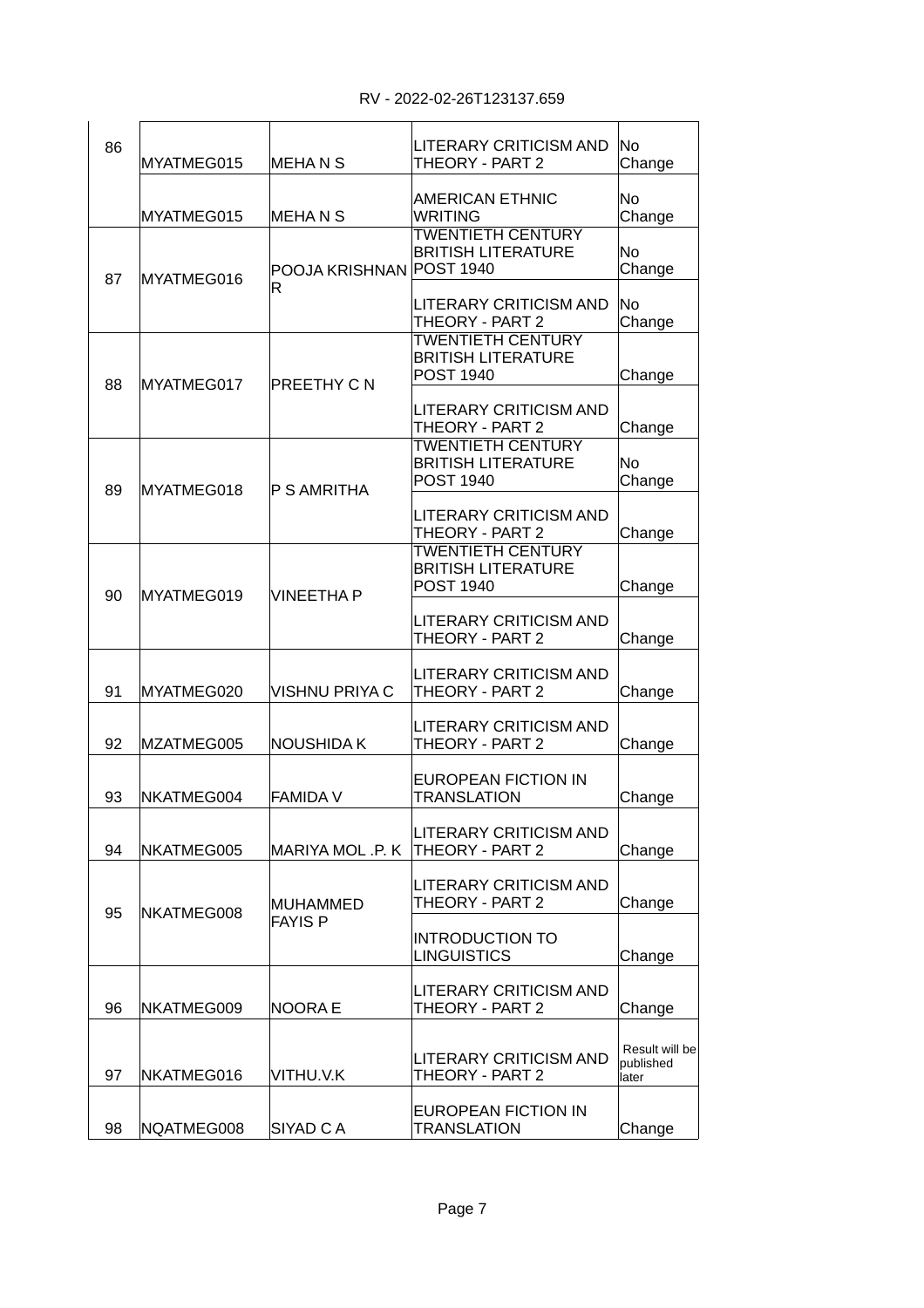| RV - 2022-02-26T123137.659 |  |  |  |
|----------------------------|--|--|--|
|----------------------------|--|--|--|

|     |            |                     | <b>TWENTIETH CENTURY</b>                      |                |
|-----|------------|---------------------|-----------------------------------------------|----------------|
|     |            |                     | <b>BRITISH LITERATURE</b>                     |                |
| 99  | NWATMEG008 | <b>MEGHAP</b>       | <b>POST 1940</b>                              | Change         |
|     |            |                     | <b>TWENTIETH CENTURY</b>                      |                |
|     |            |                     | <b>BRITISH LITERATURE</b>                     |                |
| 100 | NWATMEG012 | <b>RENJUSHA M K</b> | <b>POST 1940</b>                              | Change         |
|     |            |                     | <b>TWENTIETH CENTURY</b>                      |                |
|     |            |                     | <b>BRITISH LITERATURE</b>                     |                |
| 101 | NWATMEG016 | SIFANA PK           | <b>POST 1940</b>                              | Change         |
|     |            |                     | THE ENGLISH LANGUAGE                          |                |
|     |            | <b>SREELAKSHMI</b>  | <b>HISTORY AND</b>                            |                |
| 102 | OTASMEG018 | MOHANAN             | <b>STRUCTURE</b>                              | Change         |
|     |            |                     | <b>TWENTIETH CENTURY</b>                      |                |
|     |            |                     | <b>BRITISH LITERATURE</b>                     | <b>No</b>      |
| 103 | PMATMEG007 | MURSHIDA BANU       | <b>POST 1940</b>                              | Change         |
|     |            |                     |                                               |                |
|     |            |                     |                                               |                |
|     |            |                     | <b>WOMEN'S WRITING</b>                        | Change         |
|     |            |                     | <b>LITERARY CRITICISM AND</b>                 | <b>No</b>      |
|     |            |                     | THEORY - PART 2                               | Change         |
|     |            |                     |                                               |                |
| 104 | PWATMEG019 | <b>SNEHA</b>        |                                               |                |
|     |            | <b>SANTHOSH</b>     | <b>WOMEN'S WRITING</b>                        | Change         |
|     |            |                     |                                               |                |
|     |            |                     | <b>INTRODUCTION TO</b>                        | N <sub>o</sub> |
|     |            |                     | <b>CULTURAL STUDIES</b>                       | Change         |
|     |            |                     |                                               |                |
|     |            |                     | <b>LITERARY CRITICISM AND</b>                 |                |
| 105 | PYATMEG004 | <b>KEERTHANA T</b>  | THEORY - PART 2                               | Change         |
|     |            |                     |                                               |                |
|     |            |                     | <b>LITERARY CRITICISM AND</b>                 |                |
| 106 | PYATMEG008 | <b>NAIJAL HAN M</b> | THEORY - PART 2                               | Change         |
|     |            |                     |                                               |                |
|     |            | <b>AJMAL</b>        | EUROPEAN FICTION IN                           |                |
| 107 | SFATMEG001 | SHAHEEN.AM          | <b>TRANSLATION</b>                            | Change         |
|     |            |                     |                                               |                |
|     |            |                     | EUROPEAN FICTION IN                           |                |
| 108 | SFATMEG002 | <b>AMJAD K</b>      | TRANSLATION                                   | Change         |
|     |            |                     | TWENTIFTH CENTURY                             |                |
|     |            |                     | <b>BRITISH LITERATURE</b>                     |                |
| 109 | SFATMEG004 | ASLA P              | <b>POST 1940</b>                              | Change         |
|     |            |                     | <b>TWENTIETH CENTURY</b>                      |                |
|     |            |                     | <b>BRITISH LITERATURE</b>                     |                |
| 110 | SFATMEG005 | <b>HAFSATH T</b>    | <b>POST 1940</b>                              | Change         |
|     |            |                     | <b>TWENTIETH CENTURY</b>                      |                |
|     |            |                     | <b>BRITISH LITERATURE</b>                     |                |
| 111 | SFATMEG007 | KEERTHI P           | <b>POST 1940</b><br><b>TWENTIETH CENTURY</b>  | Change         |
|     |            |                     |                                               |                |
| 112 | SFATMEG008 | KRISHNAPRIYA C      | <b>BRITISH LITERATURE</b><br><b>POST 1940</b> | Change         |
|     |            |                     | <b>TWENTIETH CENTURY</b>                      |                |
|     |            |                     | <b>BRITISH LITERATURE</b>                     | <b>No</b>      |
| 113 | SFATMEG009 | <b>MUBASHIRA P</b>  | <b>POST 1940</b>                              | Change         |
|     |            |                     | <b>TWENTIETH CENTURY</b>                      |                |
|     |            |                     | <b>BRITISH LITERATURE</b>                     |                |
| 114 | SFATMEG010 | NANDHANA P R        | <b>POST 1940</b>                              | Change         |
|     |            |                     | <b>TWENTIETH CENTURY</b>                      |                |
|     |            |                     | <b>BRITISH LITERATURE</b>                     |                |
| 115 | SFATMEG014 | NUSRATH P           | <b>POST 1940</b>                              | Change         |
|     |            |                     |                                               |                |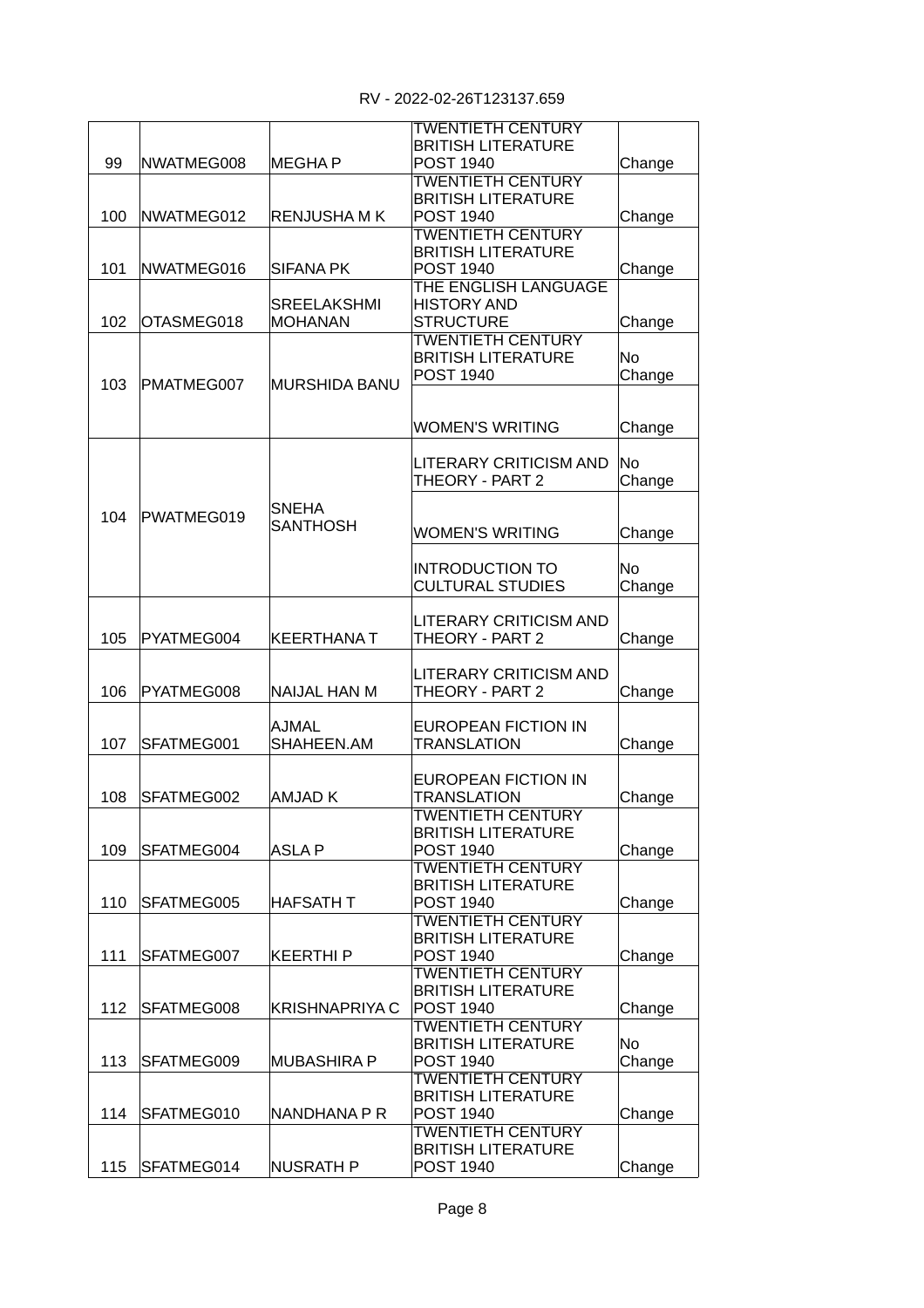| RV - 2022-02-26T123137.659 |
|----------------------------|
|----------------------------|

|     |            |                                  | <b>TWENTIETH CENTURY</b><br><b>BRITISH LITERATURE</b> |                    |
|-----|------------|----------------------------------|-------------------------------------------------------|--------------------|
| 116 | SFATMEG015 | PRAGISHA C C                     | <b>POST 1940</b>                                      | Change             |
|     |            |                                  | <b>TWENTIETH CENTURY</b>                              |                    |
|     |            |                                  | <b>BRITISH LITERATURE</b>                             | N <sub>0</sub>     |
|     |            |                                  | <b>POST 1940</b>                                      | Change             |
| 117 | SKATMEG008 | <b>GOVIND K</b>                  |                                                       |                    |
|     |            |                                  | <b>INTRODUCTION TO</b>                                | No                 |
|     |            |                                  | <b>CULTURAL STUDIES</b>                               | Change             |
|     |            |                                  |                                                       |                    |
| 118 | SMATMEG009 | <b>HANNATH</b><br><b>MARIYAM</b> | <b>WOMEN'S WRITING</b>                                |                    |
|     |            |                                  |                                                       | Change             |
|     |            |                                  | <b>LITERARY CRITICISM AND</b>                         | No                 |
| 119 | SMATMEG015 | NAHANA K                         | THEORY - PART 2                                       | Change             |
|     |            |                                  |                                                       |                    |
|     |            |                                  |                                                       |                    |
| 120 | SMATMEG018 | VISHNU V S                       | <b>WOMEN'S WRITING</b>                                | Change             |
|     |            |                                  |                                                       |                    |
|     |            |                                  | <b>TWENTIETH CENTURY</b><br><b>BRITISH LITERATURE</b> | Result will be     |
|     |            |                                  | <b>POST 1940</b>                                      | published<br>later |
|     |            |                                  |                                                       |                    |
| 121 | SQATMEG002 | AISWARYA N S                     | <b>LITERARY CRITICISM AND</b>                         | <b>No</b>          |
|     |            |                                  | THEORY - PART 2                                       | Change             |
|     |            |                                  |                                                       |                    |
|     |            |                                  | EUROPEAN FICTION IN                                   | N <sub>0</sub>     |
|     |            |                                  | TRANSLATION                                           | Change             |
|     |            |                                  | <b>TWENTIETH CENTURY</b>                              |                    |
| 122 | SQATMEG003 | <b>BRAHMADATHAN</b><br>Μ         | <b>BRITISH LITERATURE</b><br><b>POST 1940</b>         | No<br>Change       |
|     |            |                                  |                                                       |                    |
|     |            | <b>ABDUL MURSHID</b>             | <b>LITERARY CRITICISM AND</b>                         |                    |
| 123 | SZATMEG001 | K                                | THEORY - PART 2                                       | Change             |
|     |            |                                  | <b>TWENTIETH CENTURY</b>                              |                    |
|     |            |                                  | <b>BRITISH LITERATURE</b>                             | N <sub>0</sub>     |
| 124 | SZATMEG004 | FATHIMA NITHA K                  | <b>POST 1940</b>                                      | Change             |
|     |            | т                                |                                                       |                    |
|     |            |                                  | EUROPEAN FICTION IN                                   |                    |
|     |            |                                  | <b>TRANSLATION</b>                                    | Change             |
|     |            |                                  | LITERARY CRITICISM AND                                |                    |
| 125 | SZATMEG008 | NIGI P                           | THEORY - PART 2                                       | Change             |
|     |            |                                  |                                                       |                    |
|     |            |                                  | <b>LITERARY CRITICISM AND</b>                         |                    |
| 126 | SZATMEG011 | VIJI P                           | THEORY - PART 2                                       | Change             |
|     |            |                                  | TWENTIETH CENTURY                                     |                    |
|     |            |                                  | <b>BRITISH LITERATURE</b>                             |                    |
| 127 | TFATMEG003 | AVINA K                          | <b>POST 1940</b>                                      | Change             |
|     |            |                                  | TWENTIETH CENTURY                                     |                    |
|     |            | HANNA SITHARA                    | <b>BRITISH LITERATURE</b>                             | Result will be     |
| 128 | TFATMEG006 | VAHID                            | <b>POST 1940</b>                                      | published<br>later |
|     |            |                                  |                                                       |                    |
|     |            |                                  | TWENTIETH CENTURY                                     | Result will be     |
| 129 | TFATMEG007 | <b>HIMA MARY</b><br>JOSEPH       | <b>BRITISH LITERATURE</b><br><b>POST 1940</b>         | published          |
|     |            |                                  | <b>TWENTIETH CENTURY</b>                              | later              |
|     |            |                                  | <b>BRITISH LITERATURE</b>                             |                    |
| 130 | TFATMEG009 | MANJU GEORGE                     | <b>POST 1940</b>                                      | Change             |
|     |            |                                  |                                                       |                    |